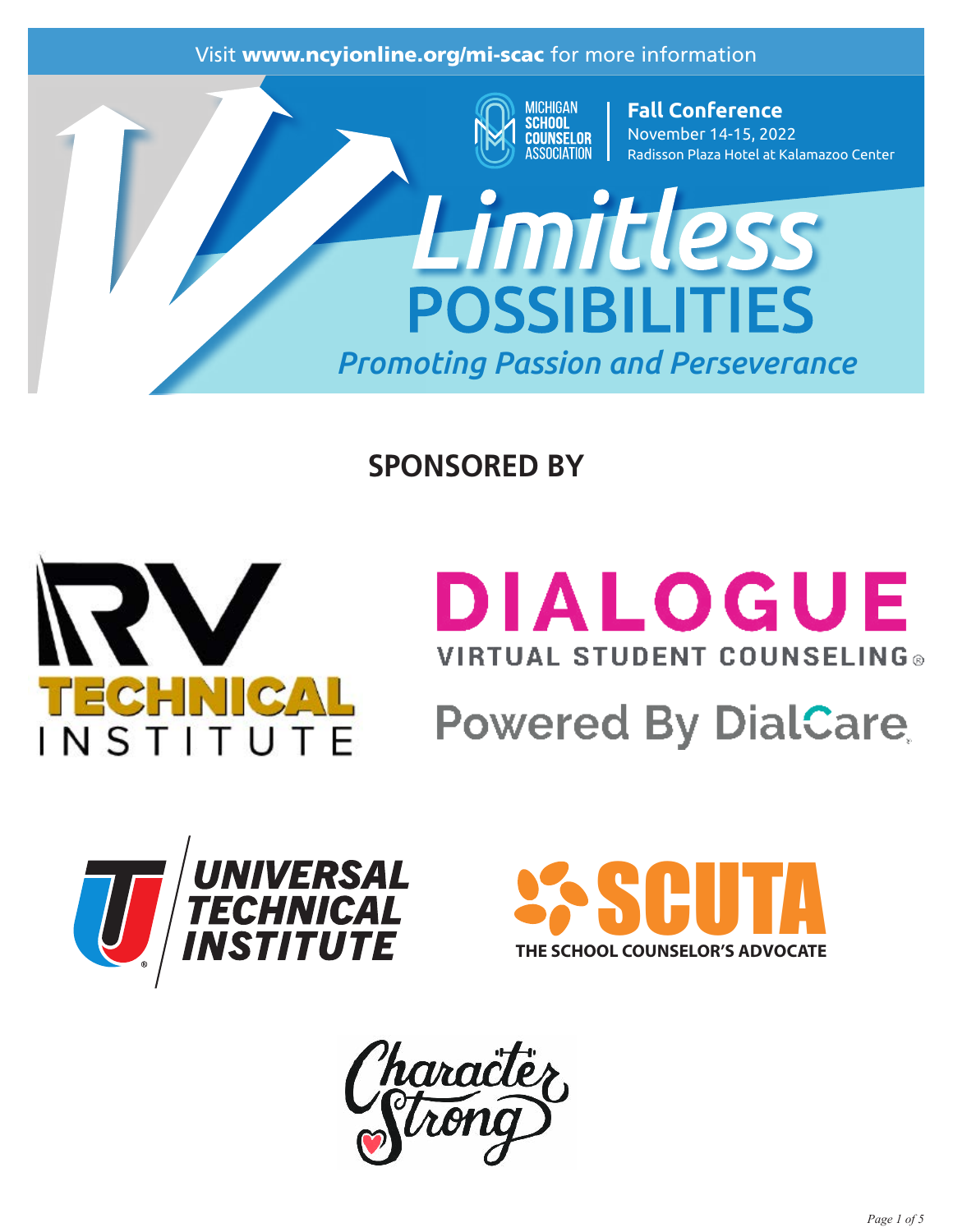#### Monday, November 14 1:00 p.m.

Monday Keynote Session Speaker

## Deep Kindness Houston Kraft

ABOUT THIS SESSION: In a world filled with division and anxiety, Houston will talk about practical ways to infuse compassion into the schools we serve and our daily personal routines. From his experience speaking in over 600 schools and working with over 6,000 schools as co-founder of CharacterStrong, he will share powerful insights and exercises to help create more kind communities.

SPEAKER BIO: Houston is the co-founder of CharacterStrong – an organization that provides curricula and trainings to help teach leadership, character, and social-emotional skills in over 6,000 schools globally. In 2020, his first book, *Deep Kindness* was published by Simon & Schuster. His mom is his hero and her best life lesson is to "hug like you mean it."

*Houston will also be presenting a breakout session.*

#### Tuesday, November 15 8:30 a.m.

Tuesday Keynote Session Speaker

### Beyond Survival: Looking Ahead with a Trauma-Informed Lens Teshia Stovall Dula

ABOUT THIS SESSION: Adverse chSdhood experiences (ACEs) are a significant public health issue and have lasting effects on students' mental, physical, and emot $\acute{U}$ nal well-being. Understanding that many students have experienced ACEs, school counselors use developmentally appropriate, data-driven, and comprehensive programs to help students achieve success at school. A trauma-informed lens can influence school climate, academics, attendance, and behavUr, ensuring school communities feel safe and supported, even in adversity. Learn how you can develop a trauma-informed perspective to create school-wide programs that foster resSience.

SPEAKER BIO: Teshia Stovall Dula, Ed.S., began her career in school counseling in 1998. Dula also works as an adjunct professor! She has written two books. Her first published book, *STEAM for The School Counselor*, has won two awards! Dula is a proud two-time graduate of Hampton University, where Dula received her Bachelor's and Master's Degree. In 2014, she received her Specialist from Liberty University and is currently pursuing her doctorate. Her career awards include the 2011 Recognized ASCA Model Program Award; 2018 GCPS Writer of the Year; 2018 GSCA Writer of the Year; 2020 GCPS Middle School Counselor of the Year; 2020 GSCA School Counselor of the Year; 2022 Finalist American School Counselor of the Year. She enjoys Jazzercise, reading, writing, and playing! She is married to Michael, a fun Physical Therapist, and she is the proud Mom to Michael "Harrison," Nathaniel, and Alyssa.

#### *Teshia will also be presenting a breakout session.*







# **CONFERENCE**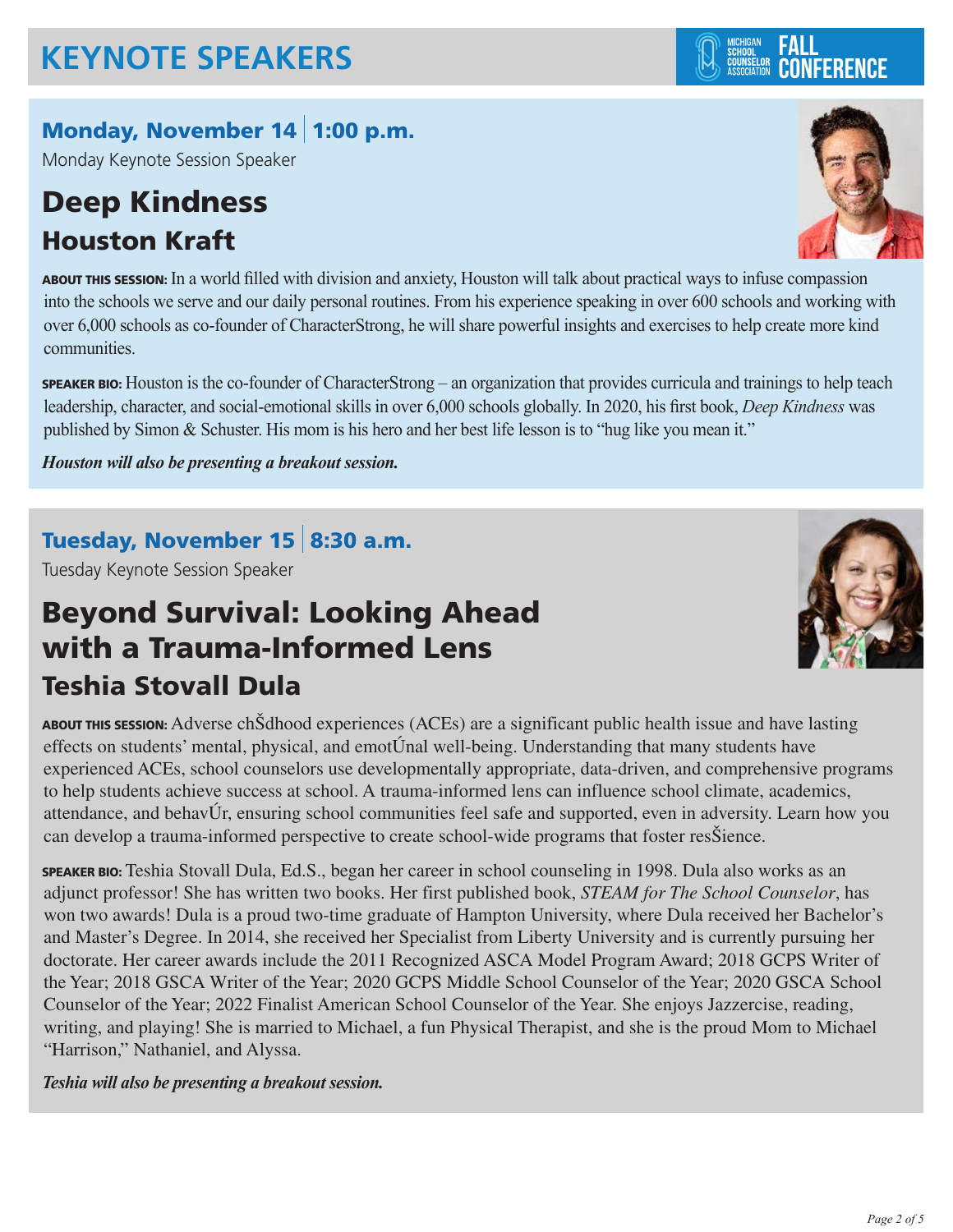## **CONFERENCE SCHEDULE**

#### *~ TENTATIVE SCHEDULE ~*

### Monday, November 14

| 11:00 a.m. $-5:00$ p.m.  | Registration                                |
|--------------------------|---------------------------------------------|
| 11:00 a.m. $-6:00$ p.m.  | <b>Exhibits Open</b>                        |
| 1:00 p.m. $-$ 2:30 p.m.  | Welcome and Keynote Speaker – Houston Kraft |
| $2:50$ p.m. $-3:50$ p.m. | <b>Breakout Session 1</b>                   |
| $3:50$ p.m. $-4:15$ p.m. | Coffee Break with exhibitors                |
| $4:15$ p.m. $-5:15$ p.m. | <b>Breakout Session 2</b>                   |
| 5:15 p.m. $-6:30$ p.m.   | President's Reception with Exhibitors       |

### Tuesday, November 15

| $7:00$ a.m. $-8:30$ a.m.  | <b>Registration and Breakfast</b>     |
|---------------------------|---------------------------------------|
| $7:00$ a.m. $-3:00$ p.m.  | <b>Exhibits Open</b>                  |
| $8:30$ a.m. $-9:30$ a.m.  | Keynote Session – Teshia Stovall Dula |
| $9:45$ a.m. $-10:45$ a.m. | <b>Breakout Session 3</b>             |
| 11:00 a.m. - 12:00 p.m.   | <b>Breakout Session 4</b>             |
| 12:00 p.m. $-$ 1:30 p.m.  | <b>Celebration Lunch</b>              |
| 1:45 p.m. $-$ 2:45 p.m.   | <b>Breakout Session 5</b>             |
| $3:00$ p.m. $-$ 4:00 p.m. | <b>Breakout Session 6</b>             |
| 4:00 p.m.                 | Adjourn                               |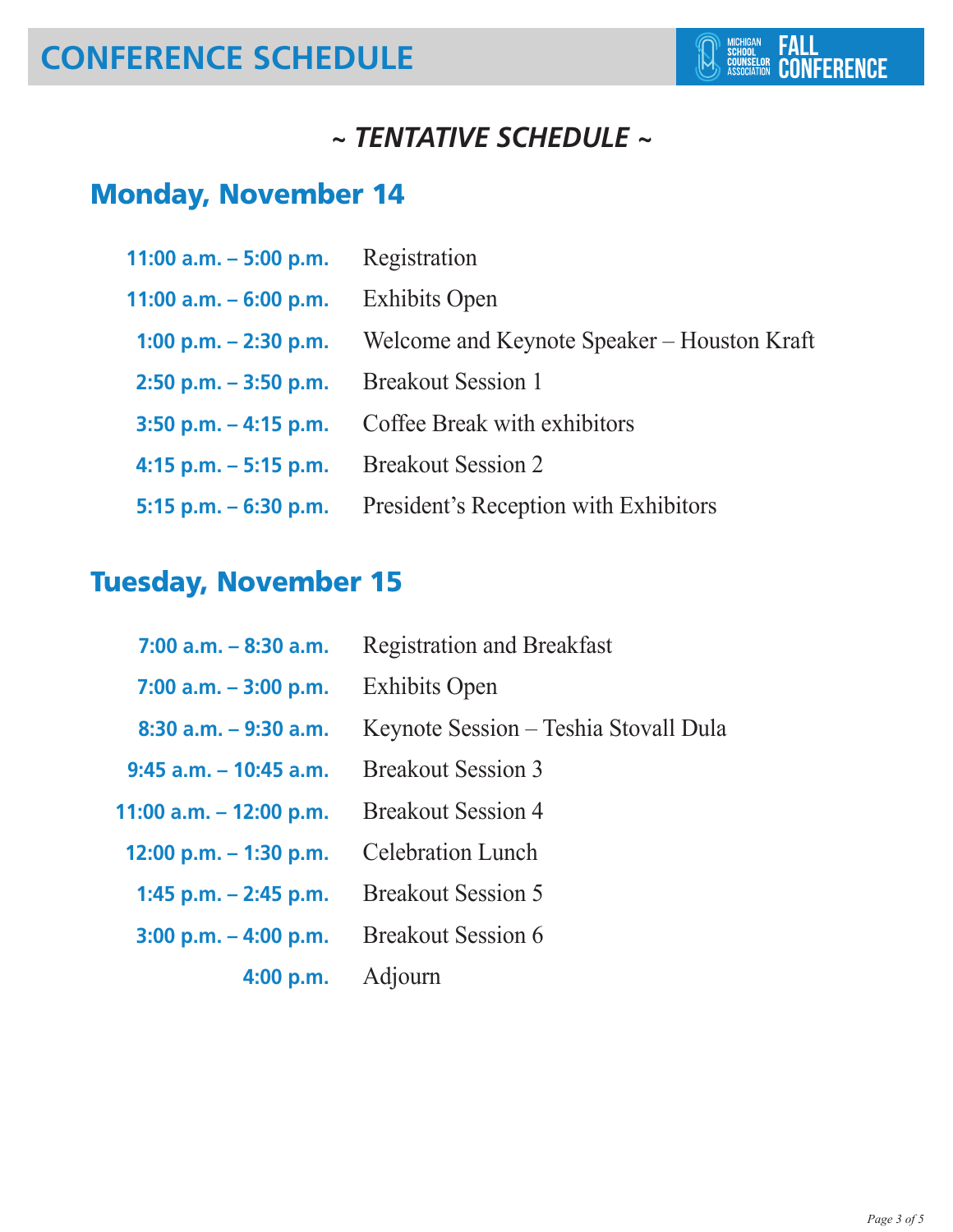### **REGISTRATION Facture 1**

#### REGISTRATION FORM (PLEASE PRINT CLEARLY)

|                                                                                                                                                                  |                |              |            |                                |                                                                                                                                                                                                                                                                                                                                                                                                                                                                                                                                                                                                              |                                                                                                                                                                                |                                                                                                                                                                                                                                                                                                                                                                | NAME (as it should appear on name badge) example a state of the state of the state of the state of the state of the state of the state of the state of the state of the state of the state of the state of the state of the st |                             |                            |  |  |
|------------------------------------------------------------------------------------------------------------------------------------------------------------------|----------------|--------------|------------|--------------------------------|--------------------------------------------------------------------------------------------------------------------------------------------------------------------------------------------------------------------------------------------------------------------------------------------------------------------------------------------------------------------------------------------------------------------------------------------------------------------------------------------------------------------------------------------------------------------------------------------------------------|--------------------------------------------------------------------------------------------------------------------------------------------------------------------------------|----------------------------------------------------------------------------------------------------------------------------------------------------------------------------------------------------------------------------------------------------------------------------------------------------------------------------------------------------------------|--------------------------------------------------------------------------------------------------------------------------------------------------------------------------------------------------------------------------------|-----------------------------|----------------------------|--|--|
|                                                                                                                                                                  |                |              |            |                                |                                                                                                                                                                                                                                                                                                                                                                                                                                                                                                                                                                                                              |                                                                                                                                                                                |                                                                                                                                                                                                                                                                                                                                                                |                                                                                                                                                                                                                                |                             |                            |  |  |
|                                                                                                                                                                  |                |              |            |                                |                                                                                                                                                                                                                                                                                                                                                                                                                                                                                                                                                                                                              |                                                                                                                                                                                |                                                                                                                                                                                                                                                                                                                                                                |                                                                                                                                                                                                                                |                             |                            |  |  |
|                                                                                                                                                                  |                |              |            |                                |                                                                                                                                                                                                                                                                                                                                                                                                                                                                                                                                                                                                              |                                                                                                                                                                                |                                                                                                                                                                                                                                                                                                                                                                |                                                                                                                                                                                                                                |                             |                            |  |  |
|                                                                                                                                                                  |                |              |            |                                |                                                                                                                                                                                                                                                                                                                                                                                                                                                                                                                                                                                                              |                                                                                                                                                                                |                                                                                                                                                                                                                                                                                                                                                                |                                                                                                                                                                                                                                |                             |                            |  |  |
|                                                                                                                                                                  |                |              |            |                                |                                                                                                                                                                                                                                                                                                                                                                                                                                                                                                                                                                                                              |                                                                                                                                                                                |                                                                                                                                                                                                                                                                                                                                                                |                                                                                                                                                                                                                                |                             |                            |  |  |
| WORK PHONE (                                                                                                                                                     |                |              |            |                                |                                                                                                                                                                                                                                                                                                                                                                                                                                                                                                                                                                                                              |                                                                                                                                                                                |                                                                                                                                                                                                                                                                                                                                                                |                                                                                                                                                                                                                                |                             |                            |  |  |
|                                                                                                                                                                  |                |              |            |                                |                                                                                                                                                                                                                                                                                                                                                                                                                                                                                                                                                                                                              |                                                                                                                                                                                |                                                                                                                                                                                                                                                                                                                                                                |                                                                                                                                                                                                                                |                             |                            |  |  |
|                                                                                                                                                                  |                |              |            |                                |                                                                                                                                                                                                                                                                                                                                                                                                                                                                                                                                                                                                              |                                                                                                                                                                                |                                                                                                                                                                                                                                                                                                                                                                | <b>PROFESSIONALS &amp; AFFILIATES</b>                                                                                                                                                                                          | <b>GRADUATES / RETIREES</b> |                            |  |  |
| A. Full Conference (Nov 14-15, 2022)                                                                                                                             |                |              |            |                                |                                                                                                                                                                                                                                                                                                                                                                                                                                                                                                                                                                                                              |                                                                                                                                                                                | Members*                                                                                                                                                                                                                                                                                                                                                       | Non-Member**                                                                                                                                                                                                                   | Members*                    | Non-Member**               |  |  |
| $\Box$ Early Register*** (by Sept 15, 2022)                                                                                                                      |                |              |            |                                |                                                                                                                                                                                                                                                                                                                                                                                                                                                                                                                                                                                                              |                                                                                                                                                                                | \$180                                                                                                                                                                                                                                                                                                                                                          | \$245                                                                                                                                                                                                                          | \$135                       | \$170                      |  |  |
| $\Box$ Regular Registration (after Sept 15, 2022)                                                                                                                |                |              |            |                                |                                                                                                                                                                                                                                                                                                                                                                                                                                                                                                                                                                                                              |                                                                                                                                                                                | \$200                                                                                                                                                                                                                                                                                                                                                          | \$265                                                                                                                                                                                                                          | \$135                       | \$170                      |  |  |
|                                                                                                                                                                  |                |              |            |                                |                                                                                                                                                                                                                                                                                                                                                                                                                                                                                                                                                                                                              |                                                                                                                                                                                |                                                                                                                                                                                                                                                                                                                                                                |                                                                                                                                                                                                                                |                             |                            |  |  |
| <b>B. Annual MSCA Membership Renewal</b>                                                                                                                         |                |              |            |                                |                                                                                                                                                                                                                                                                                                                                                                                                                                                                                                                                                                                                              |                                                                                                                                                                                |                                                                                                                                                                                                                                                                                                                                                                |                                                                                                                                                                                                                                |                             |                            |  |  |
| $\Box$ Membership                                                                                                                                                |                |              |            |                                |                                                                                                                                                                                                                                                                                                                                                                                                                                                                                                                                                                                                              |                                                                                                                                                                                | \$65                                                                                                                                                                                                                                                                                                                                                           | Included in Registration**                                                                                                                                                                                                     | \$35                        | Included in Registration** |  |  |
| If membership expires before Nov. 15, add MSCA Membership Renewal (B) to your total.<br>Registering as a Non-member includes 1 year membership to MSCA.<br>$***$ |                |              |            |                                |                                                                                                                                                                                                                                                                                                                                                                                                                                                                                                                                                                                                              |                                                                                                                                                                                | <b>Amount Due (A+B)</b><br>To qualify for the Early Registration Rate, your registration form AND payment (copy of your purchase<br>$\sim$<br>order, check, or credit card) must be received or postmarked by the Early Registration cutoff date.<br>REGISTRATIONS CANNOT BE PROCESSED WITHOUT PAYMENT. PLEASE SEND PAYMENT AND REGISTRATION FORM(S) TOGETHER. |                                                                                                                                                                                                                                |                             |                            |  |  |
|                                                                                                                                                                  |                |              |            | <b>How and Where Do I Pay?</b> |                                                                                                                                                                                                                                                                                                                                                                                                                                                                                                                                                                                                              |                                                                                                                                                                                | <b>PAYMENT METHOD</b>                                                                                                                                                                                                                                                                                                                                          |                                                                                                                                                                                                                                |                             |                            |  |  |
|                                                                                                                                                                  | <b>WEBSITE</b> | <b>EMAIL</b> | <b>FAX</b> | <b>PHONE</b>                   | <b>MAIL</b>                                                                                                                                                                                                                                                                                                                                                                                                                                                                                                                                                                                                  | <b><math>\Box</math> PURCHASE ORDER</b> A COPY OF THE PURCHASE ORDER IS REQUIRED.<br>(PAYABLE TO NATIONAL CENTER FOR YOUTH ISSUES, P.O. BOX 22185, CHATTANOOGA, TN 37422-2185) |                                                                                                                                                                                                                                                                                                                                                                |                                                                                                                                                                                                                                |                             |                            |  |  |
| <b>CREDIT CARD</b>                                                                                                                                               | V              |              | V          |                                | v                                                                                                                                                                                                                                                                                                                                                                                                                                                                                                                                                                                                            | $\Box$ CHECK ENCLOSED (MADE PAYABLE TO NATIONAL CENTER FOR YOUTH ISSUES)                                                                                                       |                                                                                                                                                                                                                                                                                                                                                                |                                                                                                                                                                                                                                |                             |                            |  |  |
| <b>PURCHASE ORDER</b>                                                                                                                                            |                | ✔            |            |                                | ✔                                                                                                                                                                                                                                                                                                                                                                                                                                                                                                                                                                                                            | $\Box$ CREDIT CARD $\Box$ PERSONAL $\Box$ CORPORATE                                                                                                                            |                                                                                                                                                                                                                                                                                                                                                                |                                                                                                                                                                                                                                |                             |                            |  |  |
| <b>CHECK</b>                                                                                                                                                     |                |              |            |                                | ✔                                                                                                                                                                                                                                                                                                                                                                                                                                                                                                                                                                                                            |                                                                                                                                                                                |                                                                                                                                                                                                                                                                                                                                                                |                                                                                                                                                                                                                                |                             |                            |  |  |
| WEBSITE: www.ncyionline.org/mi-scac                                                                                                                              |                |              |            |                                |                                                                                                                                                                                                                                                                                                                                                                                                                                                                                                                                                                                                              |                                                                                                                                                                                |                                                                                                                                                                                                                                                                                                                                                                |                                                                                                                                                                                                                                |                             |                            |  |  |
| <b>EMAIL:</b> registrations@ncyi.org                                                                                                                             |                |              |            |                                |                                                                                                                                                                                                                                                                                                                                                                                                                                                                                                                                                                                                              |                                                                                                                                                                                |                                                                                                                                                                                                                                                                                                                                                                |                                                                                                                                                                                                                                |                             |                            |  |  |
| <b>FAX: 423-899-4547</b><br><b>PHONE: 866-318-6294</b>                                                                                                           |                |              |            |                                |                                                                                                                                                                                                                                                                                                                                                                                                                                                                                                                                                                                                              |                                                                                                                                                                                |                                                                                                                                                                                                                                                                                                                                                                |                                                                                                                                                                                                                                |                             |                            |  |  |
| <b>MAIL:</b> National Center for Youth Issues<br>P.O. Box 22185<br>Chattanooga, TN 37422-2185                                                                    |                |              |            |                                |                                                                                                                                                                                                                                                                                                                                                                                                                                                                                                                                                                                                              |                                                                                                                                                                                | AUTHORIZED SIGNATURE <b>AUTHORIZED SIGNATURE AUTHORIZED SIGNATURE AUTHORIZED SIGNATURE</b>                                                                                                                                                                                                                                                                     |                                                                                                                                                                                                                                |                             |                            |  |  |
| Please make your check or purchase order<br>payable to: National Center for Youth Issues.<br>A W-9 is available on the website.                                  |                |              |            |                                | CANCELLATION POLICY: If we are forced to cancel the MSCA Conference because of a "force majeure" event, such<br>as a government restriction on large gatherings that cover the intended size of the conference, then we will issue full<br>refunds of the registrations. Otherwise, our normal cancellation policy will be upheld: There will be no refunds after<br>October 15, 2022. All cancellations before October 15, 2022 will be refunded less a \$25 handling fee. The association<br>is not responsible for and cannot give refunds due to problems beyond its control, such as weather and school |                                                                                                                                                                                |                                                                                                                                                                                                                                                                                                                                                                |                                                                                                                                                                                                                                |                             |                            |  |  |

PLEASE NOTE: The attendee will receive a confirmation to the email address provided when their registration is processed (make sure to check Junk/Spam folders). Please allow ample time for processing.

closings. The sponsors of the conference receive registrant contact information. On social distancing and other health and safety measures, the regulations/guidelines that apply to hotels and conference centers may change. The MSCA Conference will conform to all necessary regulations/guidelines that are in place as of the date of the conference.